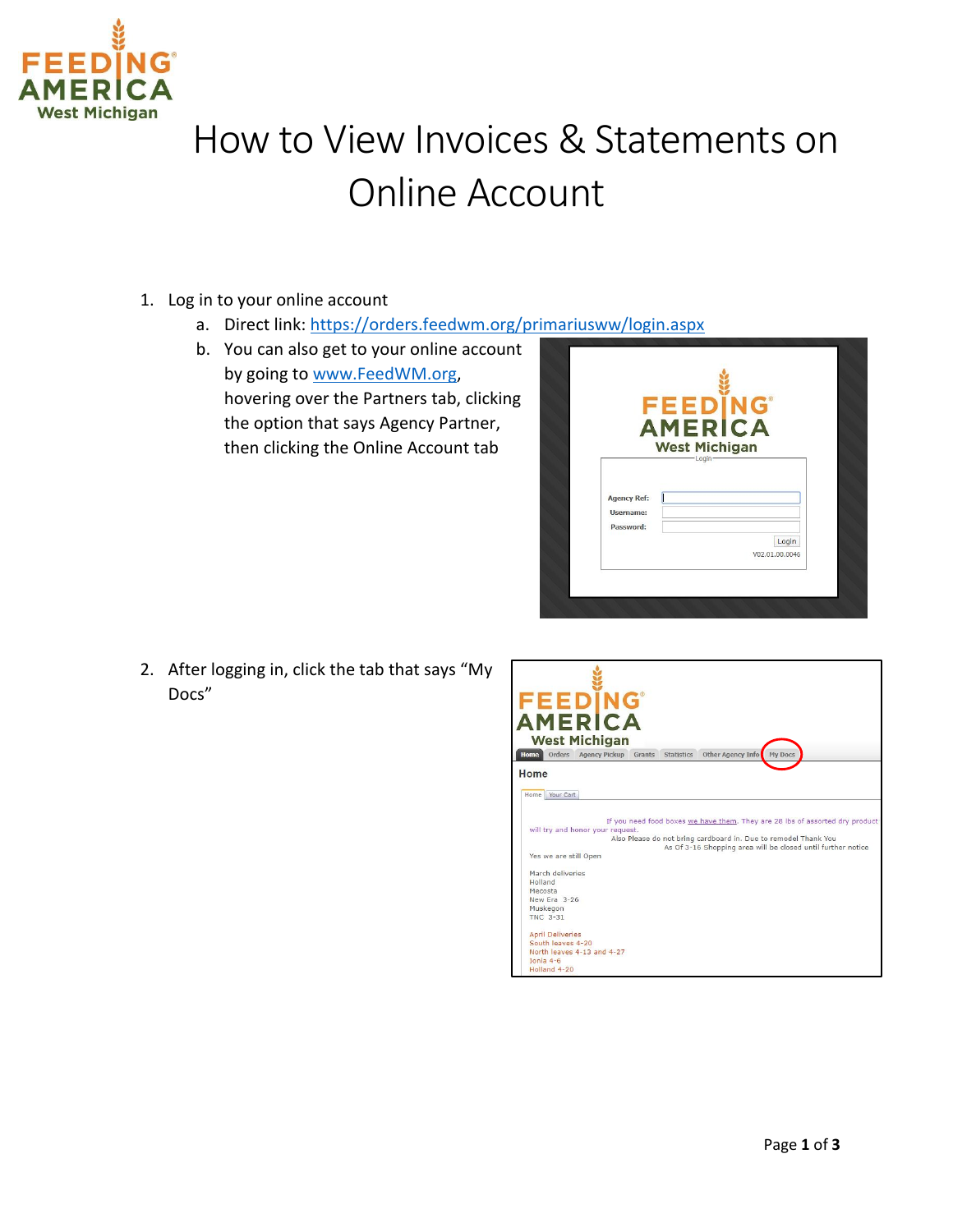3. From here, you will see two tabs that say "Statements" and "Invoices." If you're looking for information on your total balance due, click the most recent statement. If you're looking for a specific invoice, click the invoice number that matches the one you're looking for.

| <b>West Michigan</b>                                                                                                       |                   |  |  |  |  |  |  |  |  |  |
|----------------------------------------------------------------------------------------------------------------------------|-------------------|--|--|--|--|--|--|--|--|--|
| <b>Agency Pickup</b><br>Grants<br><b>Other Agency Info</b><br><b>My Docs</b><br><b>Orders</b><br><b>Statistics</b><br>Home |                   |  |  |  |  |  |  |  |  |  |
| test's Documents<br>Statements Invoices                                                                                    |                   |  |  |  |  |  |  |  |  |  |
| <b>Statements</b>                                                                                                          | Page size: 20 v   |  |  |  |  |  |  |  |  |  |
| File                                                                                                                       | <b>Date Added</b> |  |  |  |  |  |  |  |  |  |
| Statement for 3-31-2020.PDF                                                                                                | 04/01/2020        |  |  |  |  |  |  |  |  |  |
| Statement for 2-29-2020.PDF                                                                                                | 03/02/2020        |  |  |  |  |  |  |  |  |  |
| Statement for 1-31-2020.PDF                                                                                                | 02/03/2020        |  |  |  |  |  |  |  |  |  |
| Statement for 12-31-2019.PDF                                                                                               | 01/02/2020        |  |  |  |  |  |  |  |  |  |
| Statement for 11-30-2019.PDF                                                                                               | 12/02/2019        |  |  |  |  |  |  |  |  |  |
| Statement for 10-31-2019.PDF                                                                                               | 11/01/2019        |  |  |  |  |  |  |  |  |  |
| Statement for 9-30-2019.PDF                                                                                                | 10/01/2019        |  |  |  |  |  |  |  |  |  |
| Statement for 8-31-2019.PDF                                                                                                | 09/03/2019        |  |  |  |  |  |  |  |  |  |
| Statement for 7-31-2019.PDF                                                                                                | 08/01/2019        |  |  |  |  |  |  |  |  |  |
| Statement for 6-30-2019.PDF                                                                                                | 07/01/2019        |  |  |  |  |  |  |  |  |  |
| Statement for 5-31-2019.PDF                                                                                                | 06/03/2019        |  |  |  |  |  |  |  |  |  |
| Statement for 4-30-2019.PDF                                                                                                | 05/01/2019        |  |  |  |  |  |  |  |  |  |
| Statement for 3-31-2019.PDF                                                                                                | 04/01/2019        |  |  |  |  |  |  |  |  |  |
|                                                                                                                            |                   |  |  |  |  |  |  |  |  |  |

- 4. After clicking on the desired document, the document will begin to download. Usually this appears at the bottom of your computer screen.
- 5. After the documents has downloaded, click on the download to open it in a new screen.

| FEEDÏNG<br>AMERICA                                            |                          |
|---------------------------------------------------------------|--------------------------|
|                                                               |                          |
|                                                               |                          |
| <b>West Michigan</b>                                          |                          |
| Home Orders Agency Pickup Grants Statistics Other Agency Info | My Docs                  |
|                                                               |                          |
| test's Documents                                              |                          |
|                                                               |                          |
|                                                               |                          |
| Statements Invoices                                           |                          |
|                                                               |                          |
| <b>Statements</b>                                             | Page size: 20 v          |
|                                                               |                          |
| <b>File</b>                                                   | <b>Date Added</b>        |
| Statement for 3-31-2020.PDF                                   | 04/01/2020               |
| Statement for 2-29-2020.PDF                                   |                          |
|                                                               | 03/02/2020               |
| Statement for 1-31-2020.PDF                                   | 02/03/2020               |
| Statement for 12-31-2019.PDF                                  | 01/02/2020               |
| Statement for 11-30-2019.PDF                                  | 12/02/2019               |
| Statement for 10-31-2019.PDF                                  | 11/01/2019               |
| Statement for 9-30-2019.PDF                                   | 10/01/2019               |
|                                                               |                          |
| Statement for 8-31-2019.PDF                                   | 09/03/2019               |
| Statement for 7-31-2019.PDF                                   | 08/01/2019<br>07/01/2019 |
| Statement for 6-30-2019 PDF<br>Statement for 3-3PDF           |                          |